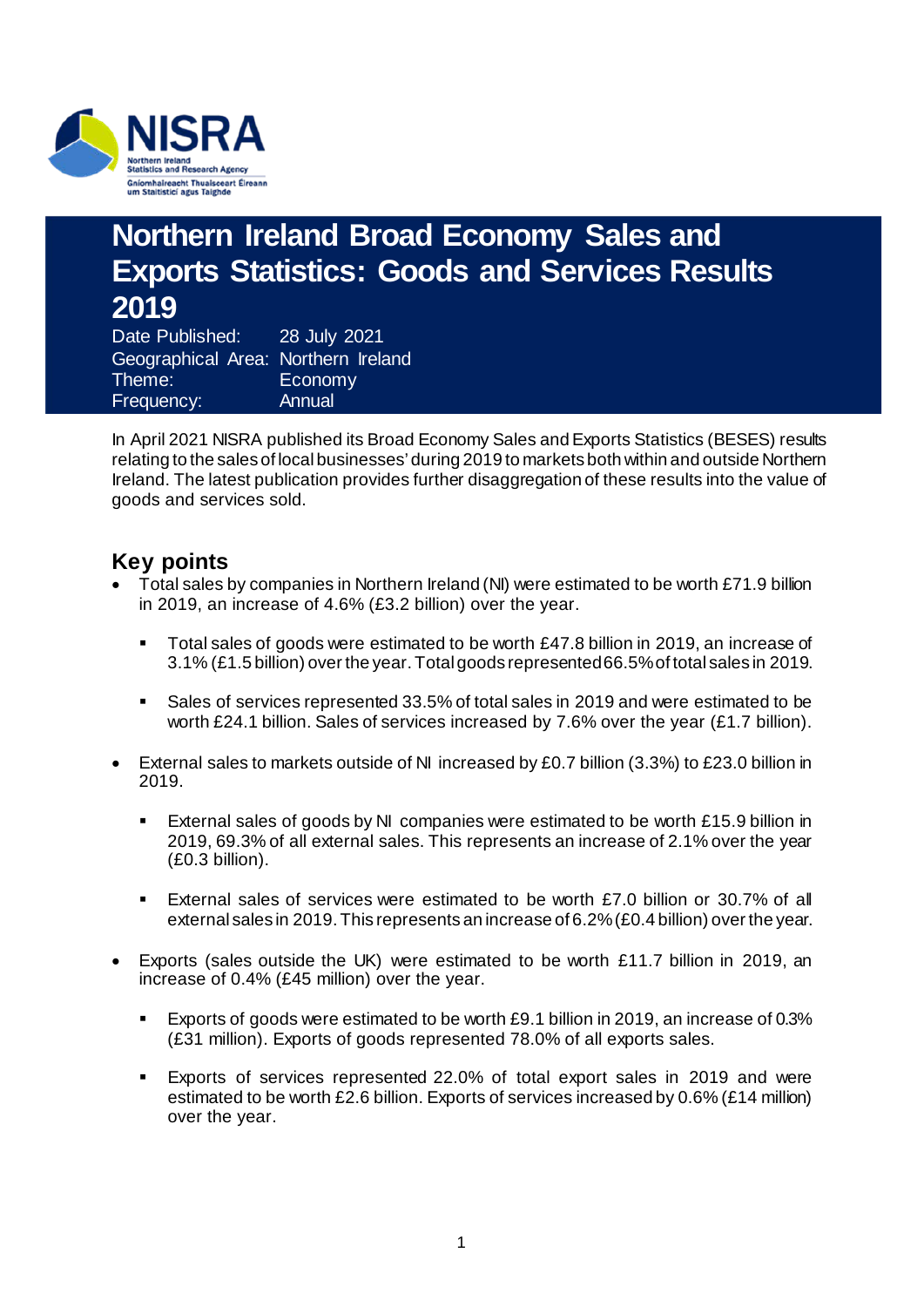## **Contents**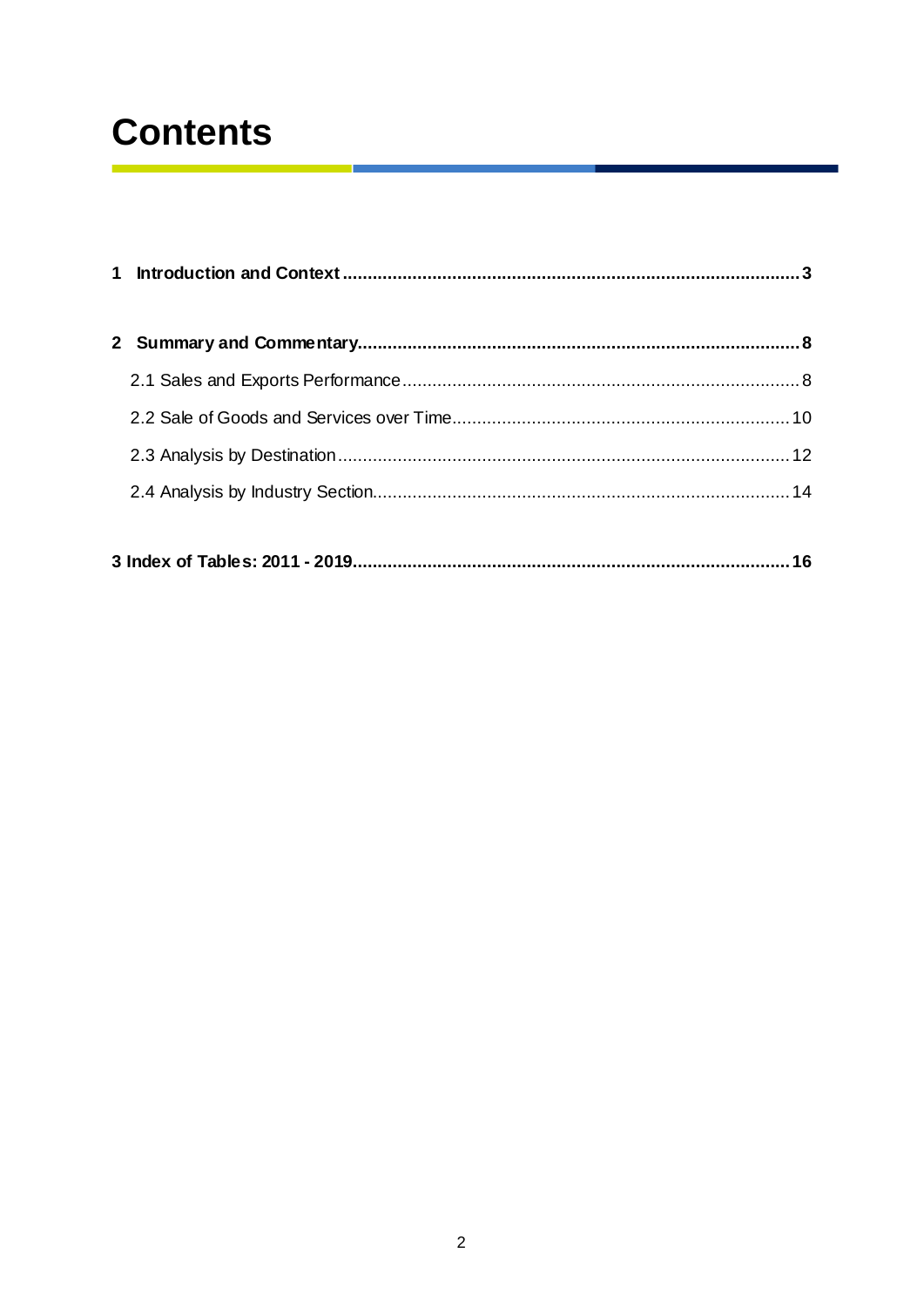## <span id="page-2-0"></span>**1 Introduction and Context**

### **Delay in Publication**

This BESES publication, originally scheduled for release in March 2021, was delayed until July 2021, as it was necessary to extend the data collection period in light of the economic climate and pressures being faced by local businesses during the COVID-19 pandemic. Users should refer to th[e COVID-19 and the production of statistic](https://www.nisra.gov.uk/news/covid-19-and-production-statistics)s page for more information.

### **Experimental Status**

The Broad Economy Sales and Exports Statistics (BESES) is an experimental annual measure of local businesses' sales to markets outside Northern Ireland (NI).

BESES data is gathered through the Northern Ireland Annual Business Inquiry and has been running since 2011. The ABI surveys all businesses with 50 or more employees; all multi-site businesses with 20-49 employees; all manufacturing businesses with more than 5 employees; and a representative sample of other smaller businesses. In all, the ABI samples about 20% of the eligible business population each year.

Ongoing development of the methodology (as outlined in the associated published [methodology paper](https://www.nisra.gov.uk/sites/nisra.gov.uk/files/publications/broad-economy-exports-methodology-paper-2011-and-2012_0.pdf) of March 2015) will be informed by user feedback, both in terms of the usefulness and reliability of the estimates and their comparability with other sources and the statistics will remain experimental until user feedback indicates that they are useful and credible.

These statistics are currently undergoing review by the **Office for Statistics Regulation (OSR)** with a view to attainin[g National Statistics](https://osr.statisticsauthority.gov.uk/national-statistics/) accreditation.

NISRA has engaged extensively throughout the evolution of this output with expert users of NI economic statistics whose views have already helped to inform the current approach. Users include DfE, DoF, and DAERA economists, the Ulster University Economic Policy Centre and a number of NI economic commentators and ONS. NISRA will continue to consult on any further methodological changes which may improve the quality and value of the statistics.

Users should refer to the [Broad Economy Sales and Exports Statistics Development Plan](https://www.nisra.gov.uk/system/files/statistics/BESES-development-plan-2021.pdf)  [2021](https://www.nisra.gov.uk/system/files/statistics/BESES-development-plan-2021.pdf) for further information on the progress made by NISRA in developing Northern Ireland trade statistics over the last 5 years alongside an overview of the plans for the next 2 years.

### **Background**

The Northern Ireland Executive's [Economic Strategy](https://www.northernireland.gov.uk/topics/work-executive/economic-strategy) referred to the need to improve the measurement of Northern Ireland's exports beyond that of the manufacturing sector. NISRA subsequently published initial estimates of 'broad economy' sales and exports by industry sector i[n March 2015](https://www.nisra.gov.uk/sites/nisra.gov.uk/files/publications/broad-economy-exports-methodology-paper-2011-and-2012_0.pdf).

More recently, the DfE [Economic Recovery Action Plan: Rebuilding A Stronger Economy](https://www.economy-ni.gov.uk/sites/default/files/publications/economy/dfe-economic-recovery-action-plan.pdf) (February 2021) recognises that promoting trade and investment will be an important part of recovery coming out of the Covid-19 pandemic. It acknowledges that the size of the NI market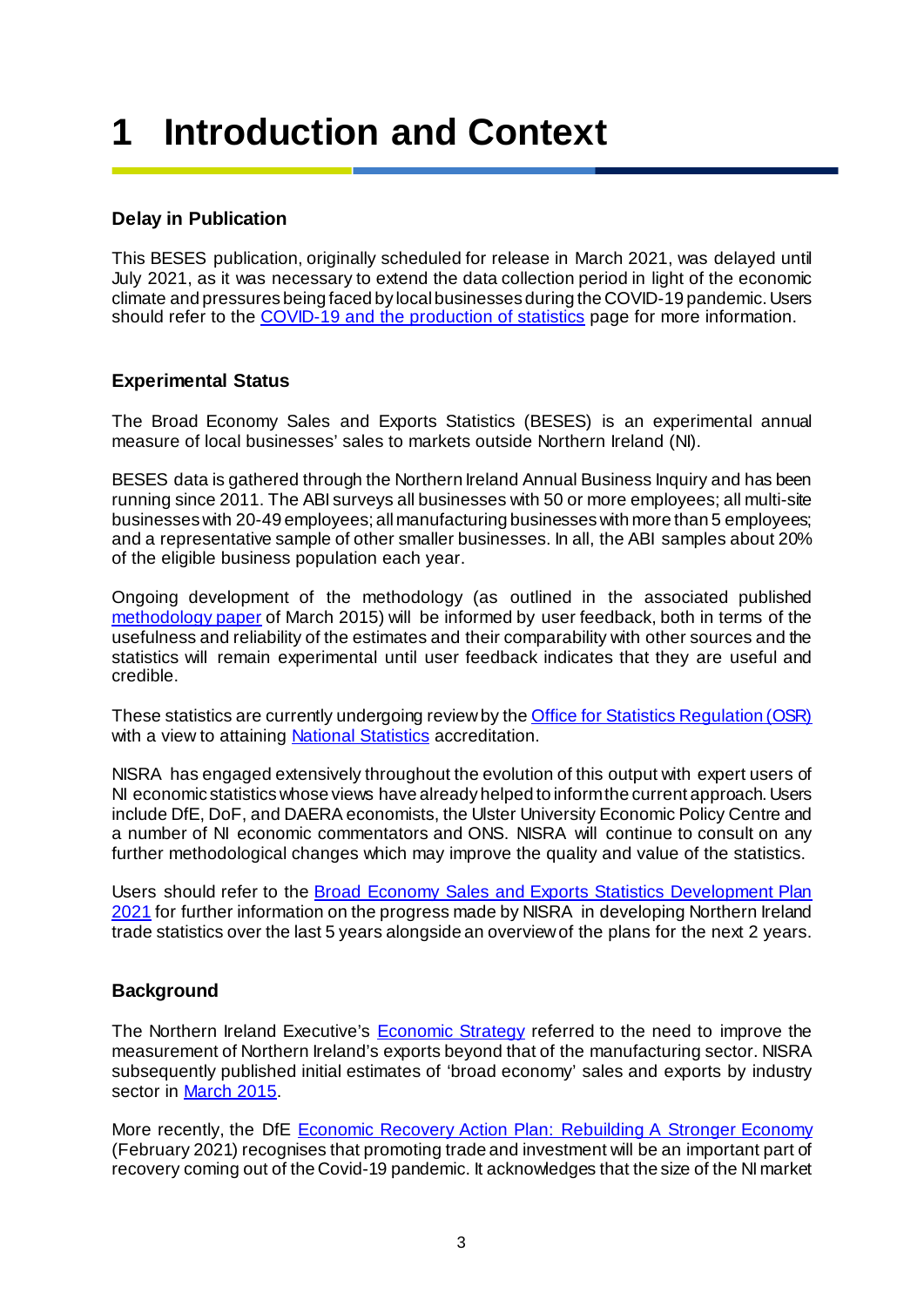is relatively small and external sales provide a vital part of business growth in NI. The Plan identifies a series of actions that will be implemented by DfE to, inter alia, promote investment, trade and exports including assisting businesses to explore and increase cross border and GB market trade and develop new markets. As such, statistics such as those published in this release will be a vital source to monitor the impact of the interventions implemented.

This release provides a further breakdown of the revised estimates for 2018 and provisional estimates for 2019 first published in [April 2021](https://www.nisra.gov.uk/sites/nisra.gov.uk/files/publications/BESES-Publication-2019-Headline-results.pdf) by splitting total sales into its goods and services elements.

The contents of this report will be of interest to government policy makers, Members of the Legislative Assembly (MLAs), the business community, economic commentators, academics and members of the general public with an interest in the NI economy.

The BESES data has been of significant interest to Departments involved in EU Exit preparations and negotiations. Users of the data include the Department for the Economy (DfE), the Department of Agriculture Environment and Rural Affairs (DAERA), the Department for Exiting the EU (DExEU), HM Revenue and Customs (HMRC), HM Treasury (HMT), Cabinet Office and the Office for National Statistics (ONS).

The latest DfE [Economic Commentary](https://www.economy-ni.gov.uk/publications/dfe-economic-commentary) provides an overview of the state of the Northern Ireland economy, setting it in a global context.

DfE have also relied heavily on the BESES data as part of their EU Exit related research. Some of their research and analysis can be found on t[he DfE EU Exit Analys](https://www.economy-ni.gov.uk/articles/eu-exit-analysis)is webpage.

#### **Other sources**

The International Trade in Services (ITIS) survey is a UK wide survey which collects information on overseas transactions of consultants and companies offering business services. Information collected from the survey is fed into the UK balance of payments and published at the UK level. The full bulletin can be accessed on t[he ONS websit](https://www.ons.gov.uk/businessindustryandtrade/internationaltrade/bulletins/internationaltradeinservices/2018)e.

While directly comparable UK data for the BESES do not exist (the BESES covers goods and services produced in Northern Ireland), HM Revenue & Customs (HMRC) are responsible for collecting the [UK's international trade in goods data,](https://www.uktradeinfo.com/) which are published as two National Statistics series - the 'Overseas Trade Statistics (OTS) of the UK' and the 'UK Regional Trade Statistics (RTS)'.

International trade in goods data at summary product and country level, by UK regions and devolved administrations can be found on the [HMRC Regional Trade Statistics webpage.](https://www.uktradeinfo.com/trade-data/regional/2021/uk-regional-trade-in-goods-statistics-first-quarter-2021/) In addition, HMRC also provide a[n interactive table-builder](https://www.uktradeinfo.com/trade-data/rts-custom-table/) to allow users to build custom tables and drill down into trade in specific commodities.

The Scottish Government also publish export statistics from the Exports Statistics Scotland series (formerly called the Global Connections Survey). These statistics can be accessed on the [Scottish Government's website.](https://www.gov.scot/publications/export-stats-scotland-2018/) The Welsh Government has recently developed an experimental trade measure called "Trade Survey for Wales". The latest release can be accessed on the [Welsh Government's website](https://gov.wales/trade-survey-wales-2018).

The Government Statistical Service (GSS) has issued guidance on comparing official statistics produced by each nation of the UK. This guidance can be found in the report [Comparing](https://gss.civilservice.gov.uk/wp-content/uploads/2014/02/Comparability-Report-Final.pdf)  [Official Statistics Across the UK PDF \(635KB\).](https://gss.civilservice.gov.uk/wp-content/uploads/2014/02/Comparability-Report-Final.pdf)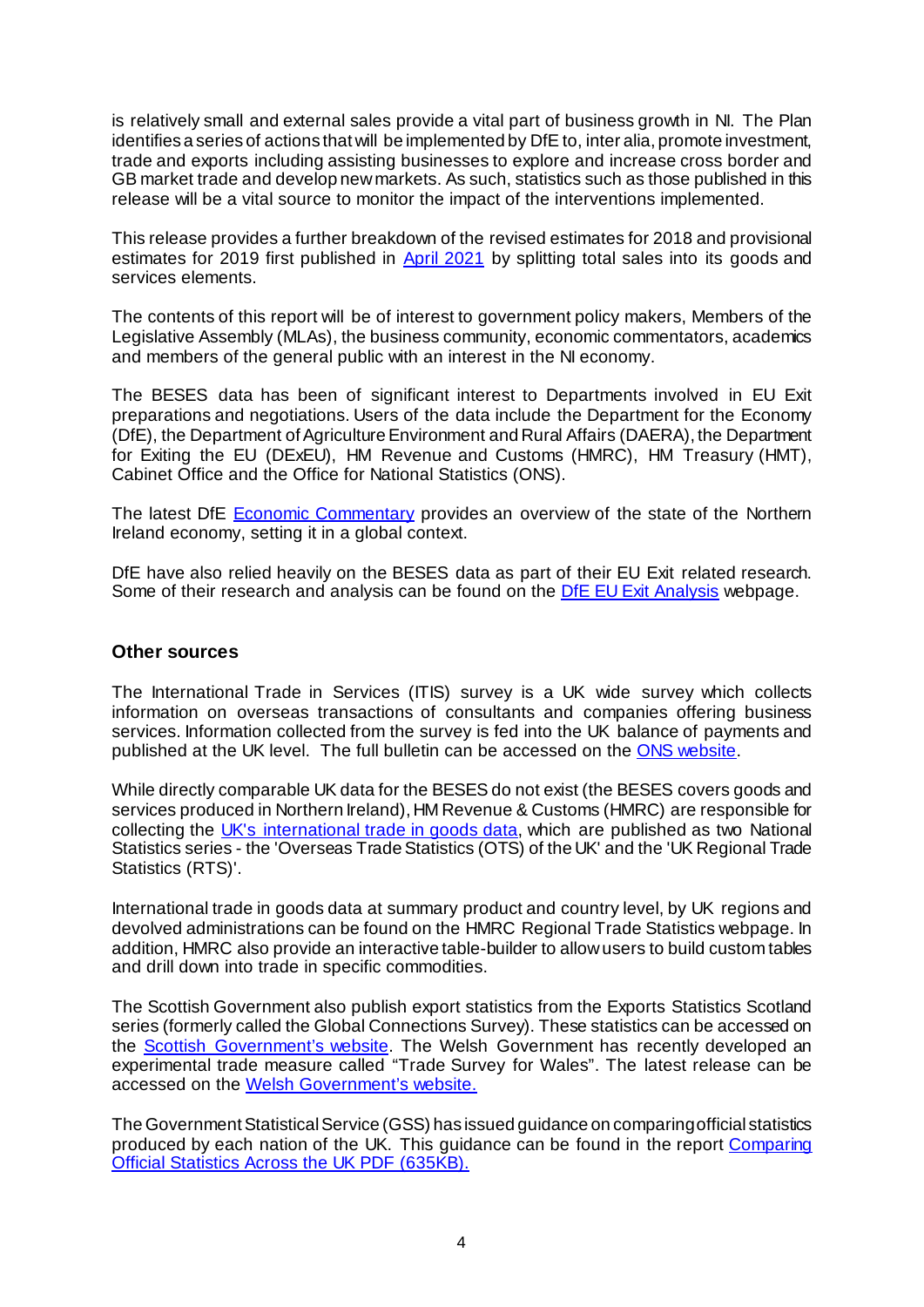NISRA's exports statistics are considered as "Partially Comparable at Level D" with the ONS's statistics on importers and exporters in GB on t[he ONS website](https://www.ons.gov.uk/businessindustryandtrade/business/businessservices/articles/annualbusinesssurvey/2018).

Level D comparability is described as:

"*Figures which are produced from separate sources of data. Methods and standards are broadly comparable, but users should be made aware of the limitations."*

### **Interactive mapping tool**

NISRA has developed an interactive trade in goods map to allow users to explore official trade in goods data by country and world region using data from HMRC's Regional Trade Statistics. The tool was developed by NISRA based on the existin[g UN Comtrade](https://comtrade.un.org/) tool developed by DIT [\(Department for International Trade\)](https://www.gov.uk/government/organisations/department-for-international-trade) and [BEIS \(Department for Business, Energy and](https://www.gov.uk/government/organisations/department-for-business-energy-and-industrial-strategy)  [Industrial Strategy\)](https://www.gov.uk/government/organisations/department-for-business-energy-and-industrial-strategy) and can be found below:

• [UK Regions Imports and Exports of Goods by Country and World Region](https://uktradeingoodsmap.nisra.gov.uk/)

### **Status of figures in current bulletin**

The most recent figures relate to survey year 2019. These figures are provisional and are subject to revision in the next reporting period.

It is normal practice to revise the data from the previous year based on ongoing data validation and clarification of responses from individual businesses. In line with this, previously published provisional BESES estimates for 2018 have been revised throughout this publication.

Sales and exports values are reported in £ billion unless otherwise specified.

Percentages are reported to one decimal place.

Figures may not sum due to rounding.

All values are in **current** prices.

The coronavirus (COVID-19) pandemic has impacted on the collection and validation of business data gathered throughout the majority of 2020. The collection period for the survey data for the 2019 reference year was from March 2020 – March 2021. During this time many businesses were either closed or working on a much reduced scale. Thus the achieved response rate of 52% is somewhat lower than the rate normally achieved (approximately 70%).

As a result, estimates for 2019 contain a larger number of imputations (estimates) than previous years and may be subject to higher revisions than normal next year.

That said, imputation methods for the survey are robust and well-established, and the coefficients of variation for the headline figures for Turnover (i.e. total sales) and Exports (i.e. total sales outside the UK) are 0.8% and 1.6% respectively, indicating a strong level of precision for the estimates.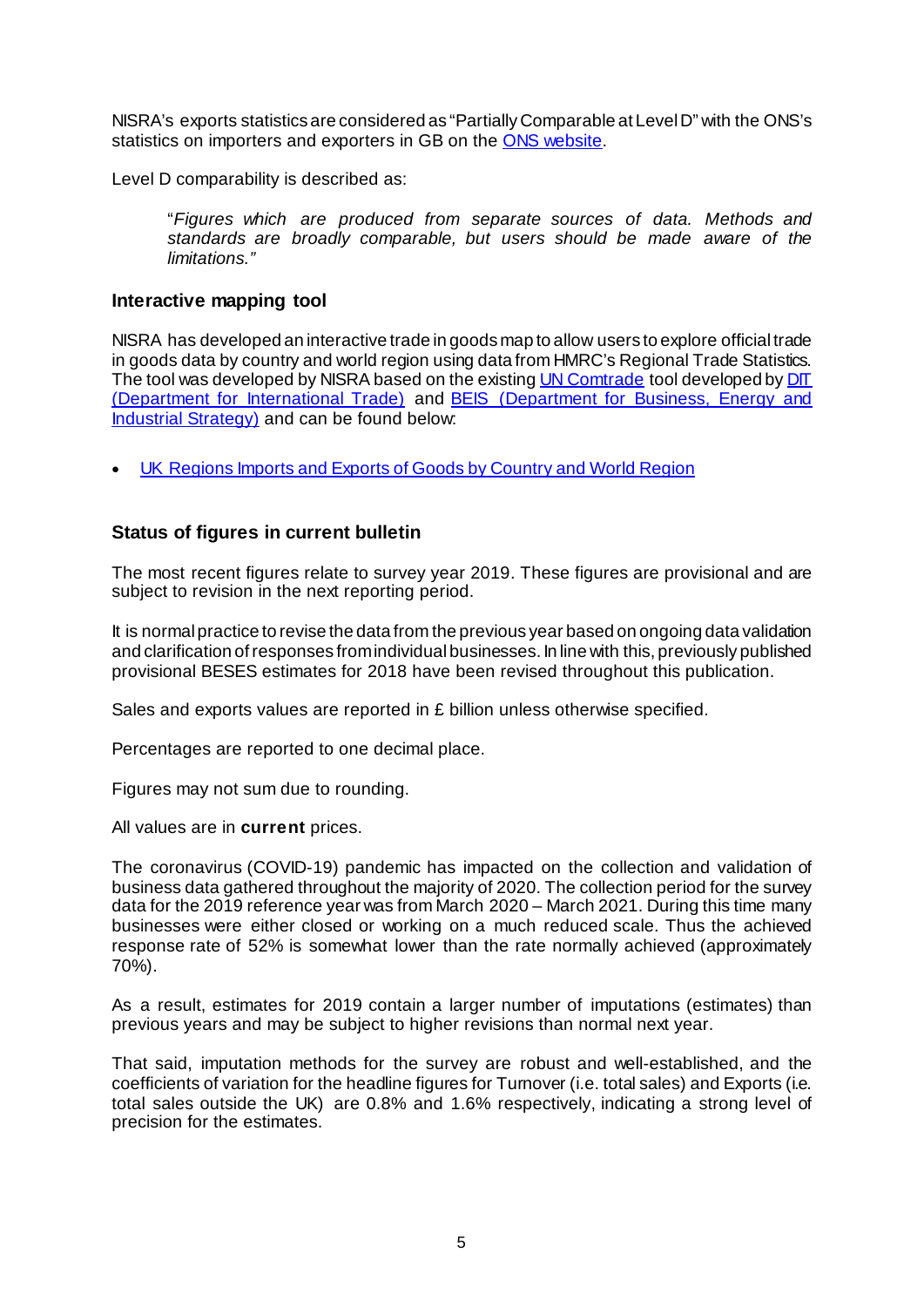### **Definitions used in this publication**

**Turnover** (also referred to as **total sales**) is defined as total sales and work done. This is calculated by adding the value of sales of goods produced, goods purchased and resold without further processing, work done and industrial and non-industrial services rendered.

**External Sales** are comprised of those sales made outside Northern Ireland, that is, sales to Great Britain, Ireland, the Rest of the European Union and the Rest of the World.

**Exports** are defined as all sales outside the United Kingdom.

The **Rest of the EU (REU)** is composed of the following countries: Germany; France; Belgium; Luxembourg; Netherlands; Italy; Denmark; Portugal; Spain; Greece; Austria; Sweden; Finland, Cyprus, Czech Republic, Estonia, Hungary, Latvia, Lithuania, Malta, Poland, Romania, Bulgaria, Slovakia and Slovenia (Croatia joined the EU in July 2013 and is included in the 2014 reporting period).

The **Rest of the World (ROW)** refers to all other destinations outside the EU.

**Goods** refers to specific, tangible products.

**Services** refers to intangible products.

**Broad Economy:** The information needed to produce BESES is collected via the NI Annual Business Inquiry (NIABI). Like the NIABI, the BESES results are classified according to the Standard Industrial Classification of Economic Activities (SIC) system. The SIC 2007 sections covered by the NIABI defines the term 'Broad Economy' and are as follows:

- A. Agriculture (support activities), forestry and fishing
- B. Mining and quarrying
- C. Manufacturing
- D. Electricity, gas, steam and air conditioning supply
- E. Water supply, sewerage, waste management and remediation activities
- F. Construction
- G. Wholesale and retail trade; repair of motor vehicles and motor cycles (Distribution industries)
- H. Transport and storage
- I. Accommodation and food service activities
- J. Information and communication
- L. Real estate activities
- M. Professional, scientific and technical activities
- N. Administrative and support service activities
- P. Education (excludes local authority and central government bodies)
- Q. Human health and social work activities (excludes local authority and central government, and medical and dental practice activities (group 86.2))
- R. Arts, entertainment and recreation
- S. Other service activities

Users should refer to the document "Background information - [Broad Economy Sales and](https://www.nisra.gov.uk/publications/background-information-broad-economy-sales-and-exports-statistics)  [Exports Statistics"](https://www.nisra.gov.uk/publications/background-information-broad-economy-sales-and-exports-statistics) for further detail on survey coverage and definitions.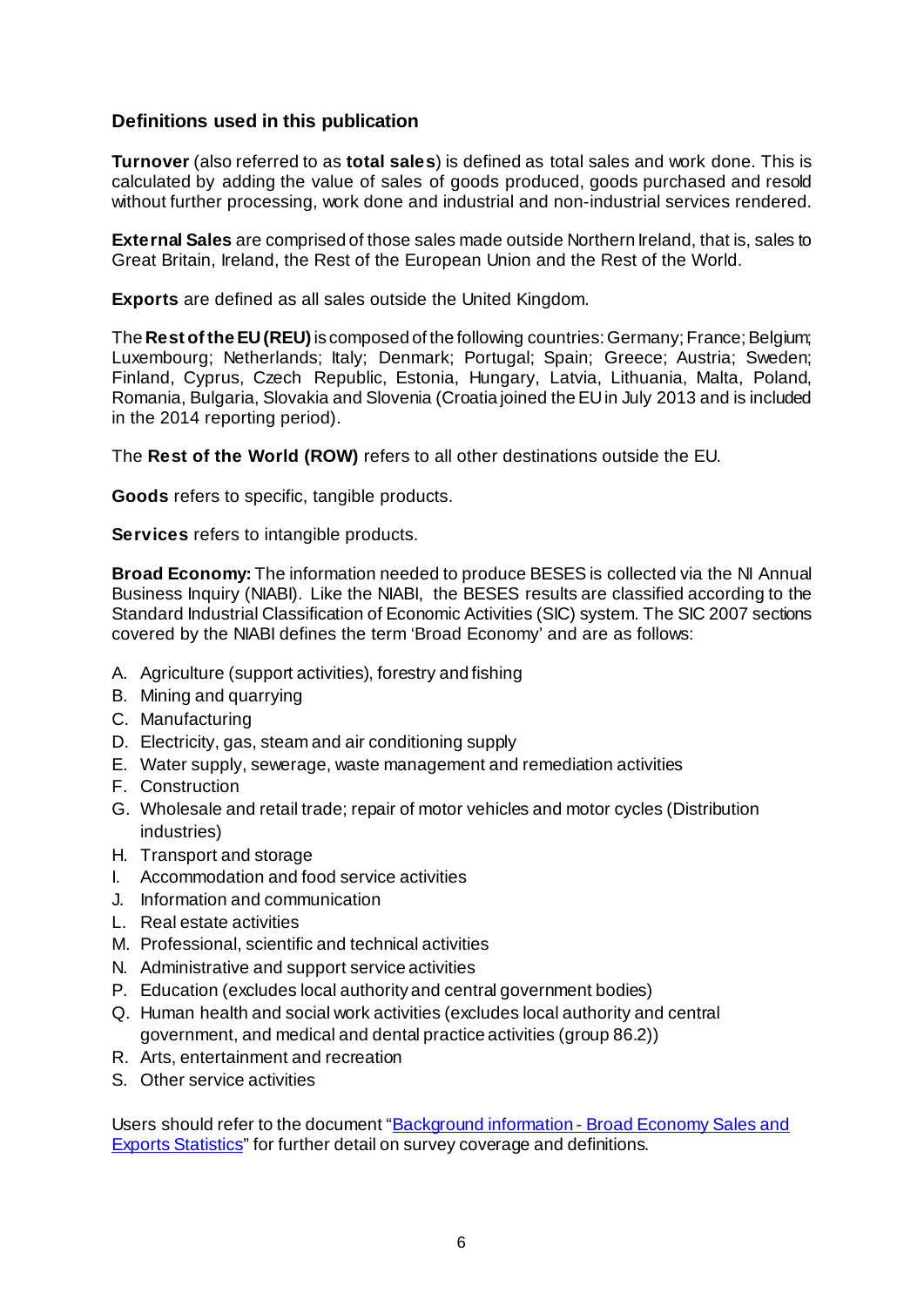### **Reference Tables**

To support this release a set of reference tables with further sectoral and geographic breakdowns are available on th[e NISRA website](https://www.nisra.gov.uk/sites/nisra.gov.uk/files/publications/BESES-goods-and-services-internet-tables-2011-2019.xlsx).

### **User Engagement**

We welcome any feedback you might have in relation to this report, and would be particularly interested in knowing how you make use of these data to inform your work. Please contact us at [economicstats@nisra.gov.uk](mailto:economicstats@nisra.gov.uk).

### **Next Publication**

Imports data for survey year 2019 will be published in Autumn 2021.

The next exports bulletin, with results for survey year 2020, will be published in December 2021.

All publications will be available on the **NISRA website**.

### **For Further Information**

Further information on the BESES can be accessed on t[he NISRA website](https://www.nisra.gov.uk/statistics/business-statistics/broad-economy-sales-and-exports-statistics).

### **Issued by:**

Economic and Labour Market Statistics Branch, Northern Ireland Statistics & Research Agency Department of Finance Email: [economicstats@nisra.gov.uk](mailto:economicstats@nisra.gov.uk)

**Statistics Contact:** Damian Buchanan Email: [damian.buchanan@nisra.gov.uk](mailto:damian.buchanan@nisra.gov.uk)  Tel: 028 9052 9648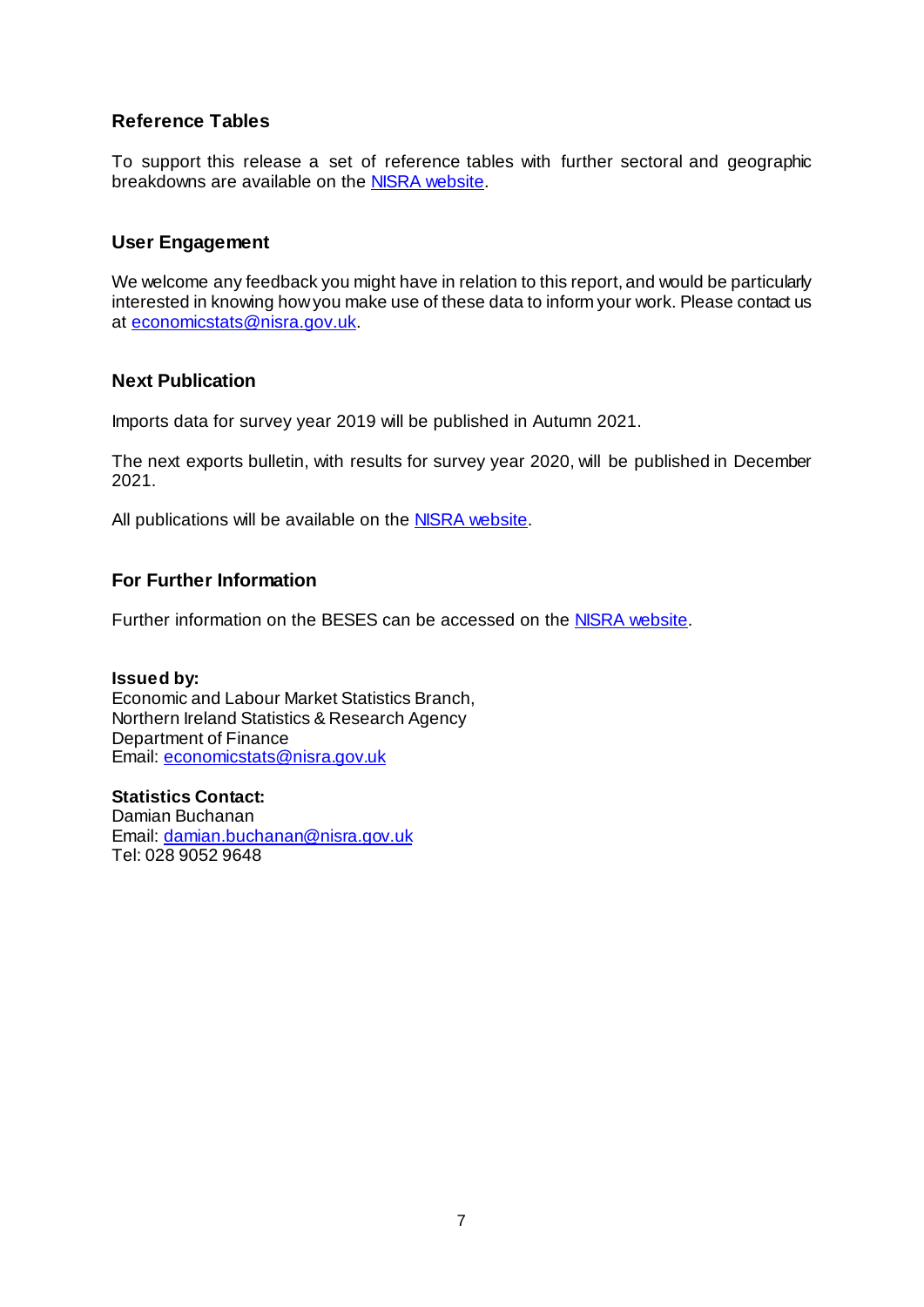# <span id="page-7-0"></span>**2 Summary and Commentary**

### <span id="page-7-1"></span>**2.1 Sales and Exports Performance**

Total sales by companies in Northern Ireland (NI) were estimated to be worth £71.9 billion in 2019. This represents an increase of 4.6% (£3.2 billion) over the year and compares to a previous annual increase of 4.0% in 2018.

In 2019, 32.0% of total sales were made to customers outside NI (external sales). This equated to £23.0 billion, representing an increase of 3.3% (£0.7 billion) over the year.

Sales outside the UK (exports) were estimated to be worth £11.7 billion in 2019. This represented an increase of 0.4% over the year, and follows an increase in the previous period (2017 – 2018) of 13.0%.

Figure 1 shows the values of total sales, and their broad destinations over the 8 year period (2011 to 2019). Over the period 2011 – 2019, sales to all broad destinations increased with the exception of sales to GB, having fallen in both 2017 and 2018, before increasing again in 2019. Sales to GB are still below their peak value of £14.2 billion in 2016.



**Figure 1: Sales by broad destination, 2011 – 2019 (£ billions)**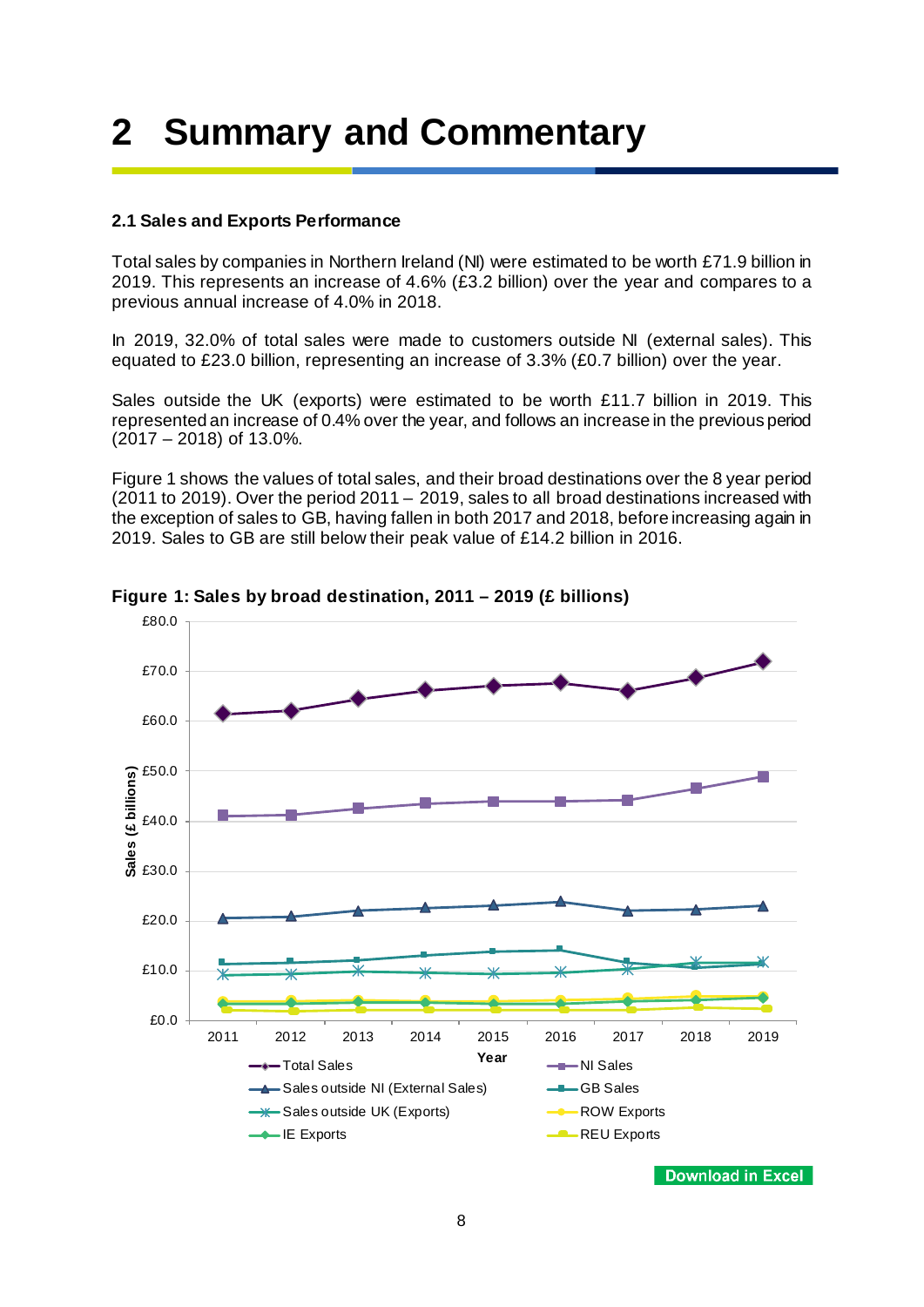

### **Figure 2: Sales of Goods and Services by Broad Destination, 2019 (£ billion)**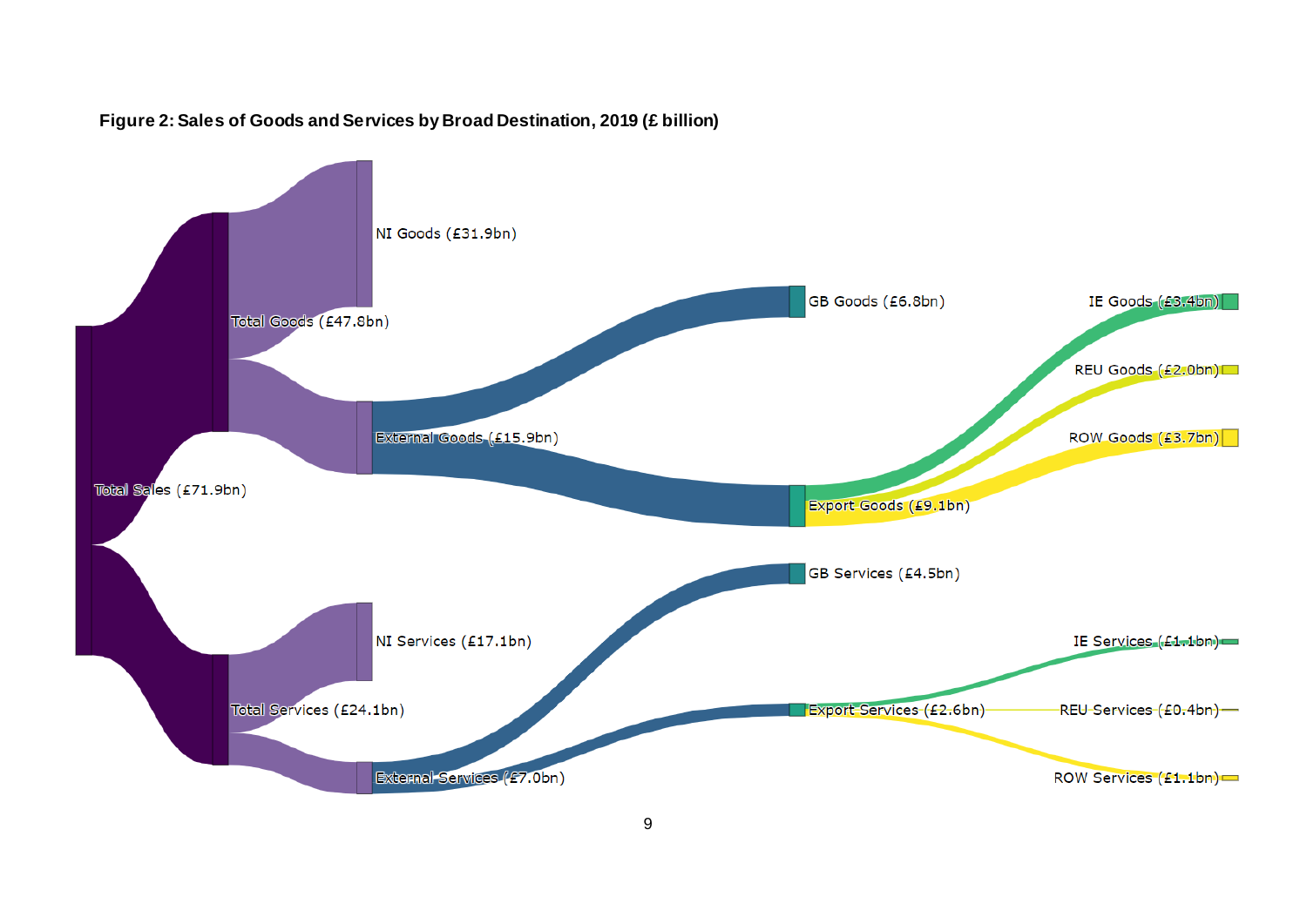### <span id="page-9-0"></span>**2.2 Sale of Goods and Services over Time**

### **Total Sales**

Total sales of goods were estimated to be worth £47.8 billion in 2019. Sales of goods increased by 3.1% over the year (£1.5 billion), compared to an increase of 1.3% the previous year. Total sales of goods represented two thirds (66.5%) of total sales in 2019.

Sales of services represented 33.5% of total sales in 2019 and were estimated to be worth £24.1 billion. Sales of services increased by 7.6% over the year (£1.7 billion), compared to an increase of 10.1% the previous year. Figures  $3 - 5$  show the values of total sales, external sales and export sales of goods and services over the 8 year period (2011 – 2019).

Over the period 2011 – 2019, total sales have increased. The level of total sales of goods has remained relatively constant while sales of services have increased steadily, driving the increasing levels of total sales.



**Figure 3: Total Sales of Goods and Services, 2011 – 2019 (£ billions)**

### **External Sales**

**Download in Excel** 

The total value of external sales of goods by Northern Ireland companies was estimated to be worth £15.9 billion in 2019. This represents an increase of 2.1% over the year (£0.3 billion) compared to a decrease the previous year of 4.1%. External sales of goods represented 69.3% of all external sales in 2019.

External sales of services were estimated to be worth £7.0 billion in 2019. This represents an increase of 6.2% (£0.4 billion) over the year and compares to an increase of 16.9% in 2018. External sales of services represented 30.7% of all external sales over the year.

Over the period 2011 – 2019, external sales of goods peaked in 2016, falling in the next two years before recovering slightly in 2019. External sales of services have increased each year, partly offsetting the losses in external goods in 2017 and 2018.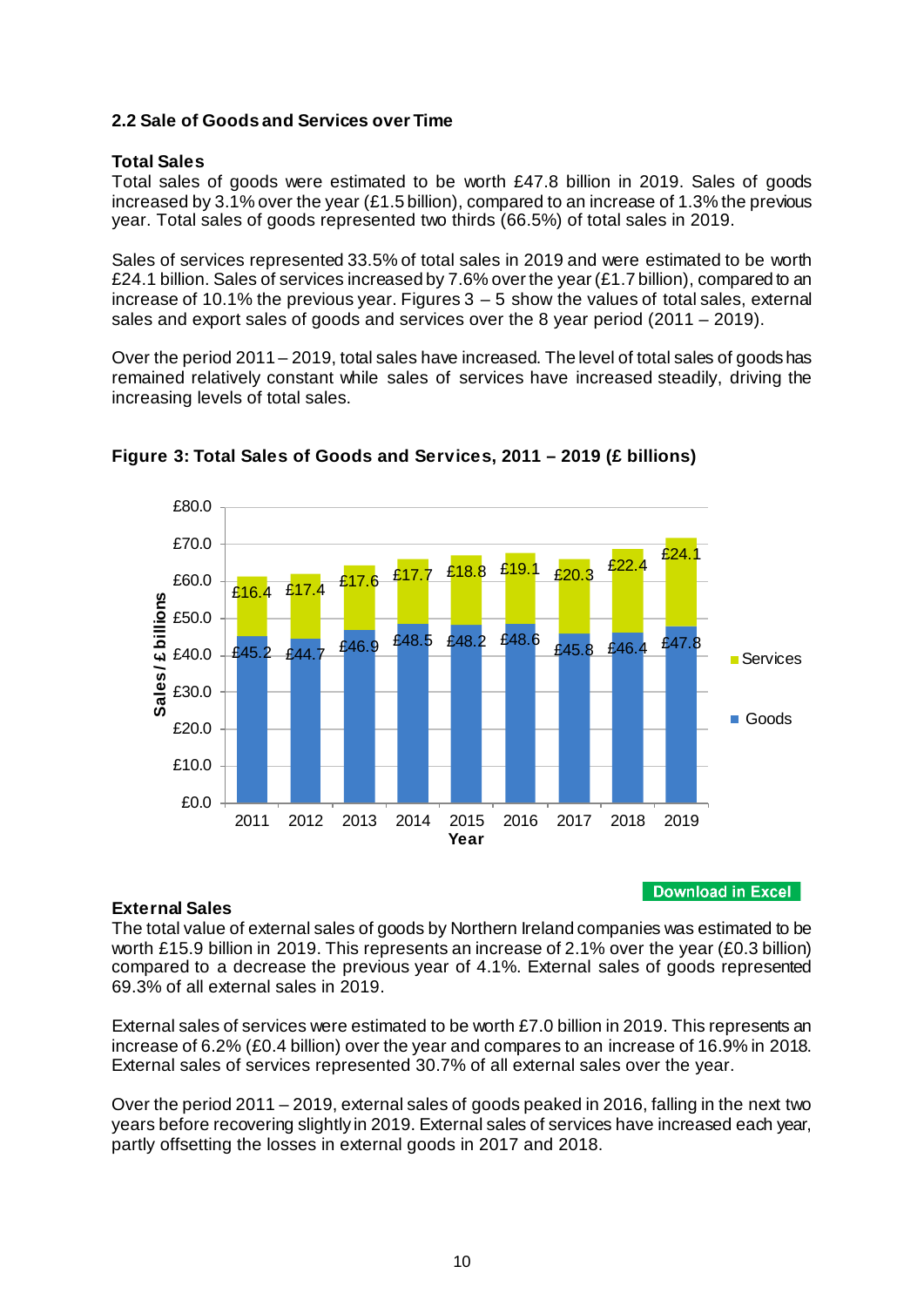

### **Figure 4: External Sales of Goods and Services, 2011 – 2019 (£ billions)**

### **Exports**

Total exports of goods were estimated to be worth £9.1 billion in 2019. This represents an increase of 0.3% (£31 million) over the year and compares to an increase of 11.2% in 2018. The export of goods represented 78.0% of all exports in 2019.

Exports of services represented 22.0% of total export sales in 2019 and were estimated to be worth £2.6 billion. Exports of services increased by 0.6% (£14 million) over the year compared to an increase of 19.8% (£0.4 billion) the previous year.

Over the period 2011 – 2019, the trend in total exports has been inconsistent, however, in more recent years (from 2015 onwards), exports have grown every year. This has been driven by increases in both the export of goods and the export of services.



**Figure 5: Exports of Goods and Services, 2011 – 2019 (£ billions)**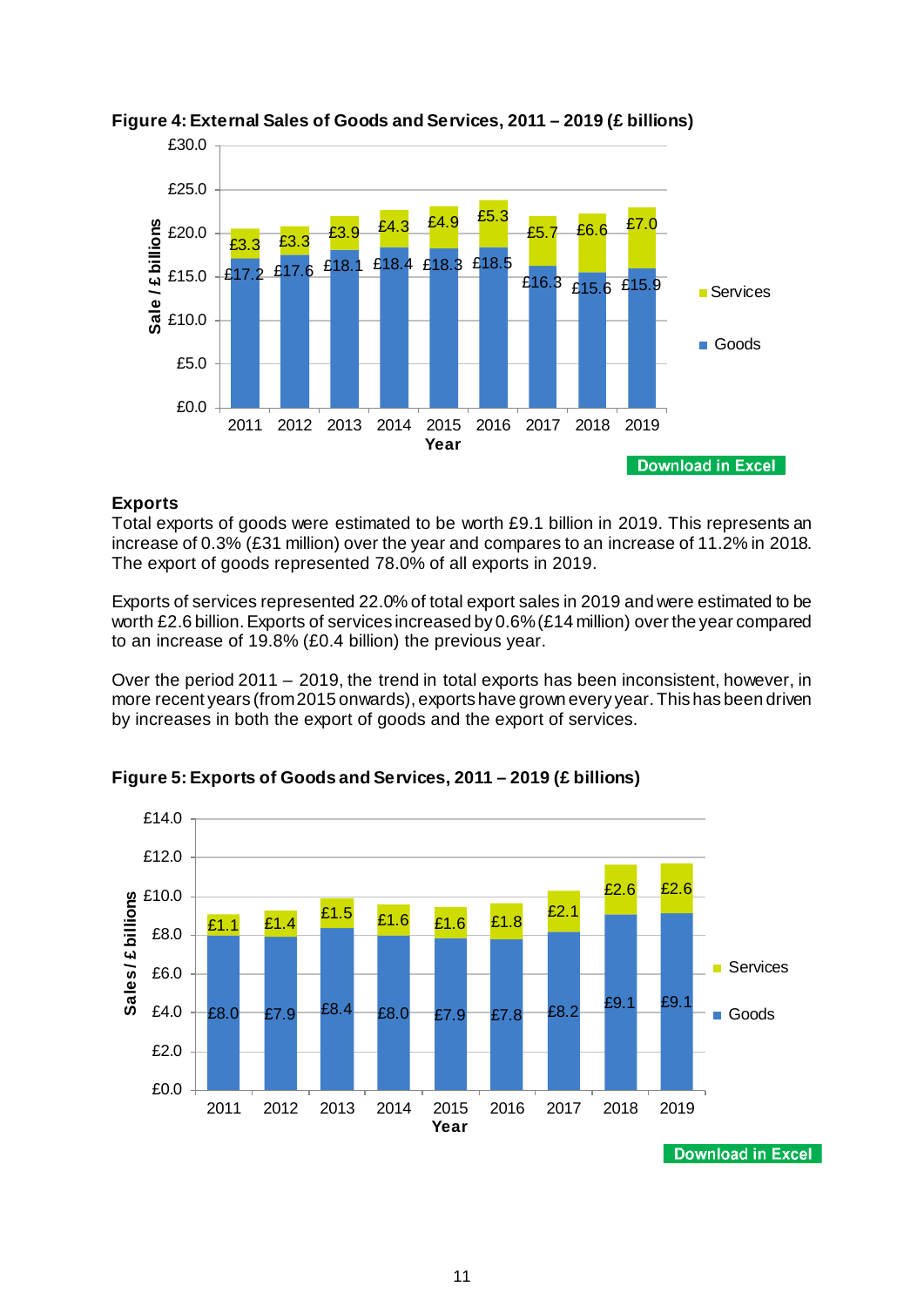### <span id="page-11-0"></span>**2.3 Analysis by Destination**

Figure 6 shows the proportion of broad destination sales accounted for by goods and services. Sales of goods account for the largest proportion of sales within each broad destination in 2019. Goods account for 65.1% of total Northern Ireland sales, compared to 60.4% of GB sales, 75.0% of Ireland sales, 85.1% of Rest of Europe sales and 77.2% of all Rest of World sales. Sales of goods account for 78.0% of all export sales and 69.3% of all external sales.

For sales of services it is apparent that the closer the market the greater the proportion of service sales occur, with services accounting for 34.9% of total sales in Northern Ireland, 39.6% of all Great Britain sales and 22.0% of all exports.



**Figure 6: Goods and Services, as a proportion of sales, to each destination, 2019**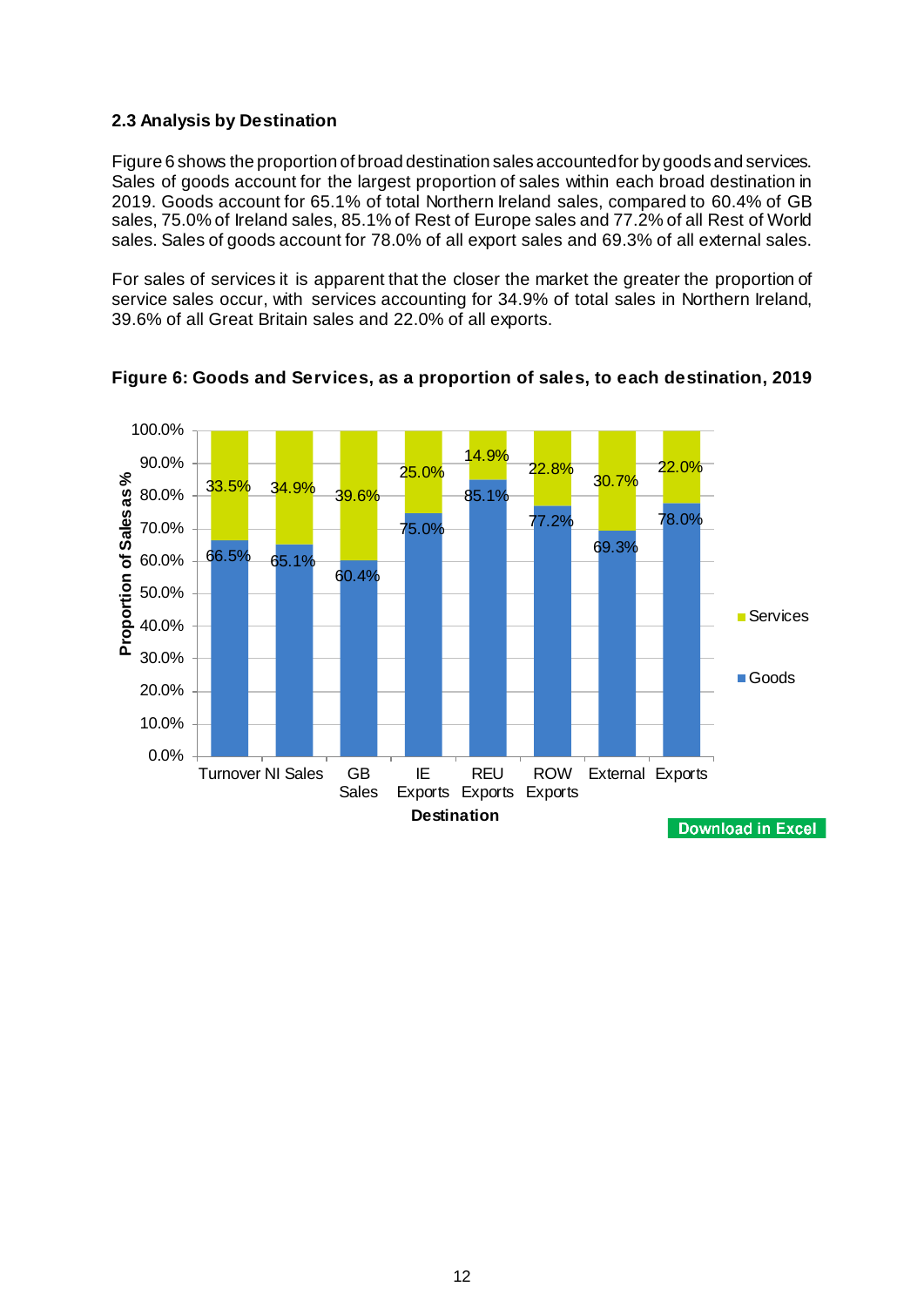Figure 7 shows the proportion of total sales, sales of goods and sales of services sold to Northern Ireland, Great Britain and those sold as exports. It is apparent that the highest proportion of service sales occurs internally, with 70.8% of all service sales being made within Northern Ireland. Outside of Northern Ireland, the sale of services to GB was higher than the sales of services outside the UK (i.e. Exports), accounting for 18.5% and 10.7% of the total sale of services respectively. The more distant the market, the smaller the proportion of sales of services becomes, with 18.5% of sales in GB and 10.7% of sales exported.

66.7% of all sales of goods occur within Northern Ireland. However, in contrast to the position regarding the sale of services, the share of goods sold in GB (14.2%) is less than those exported outside of the UK (19.1%).



**Figure 7: Proportion of the sale of Goods and Services to each destination, 2019**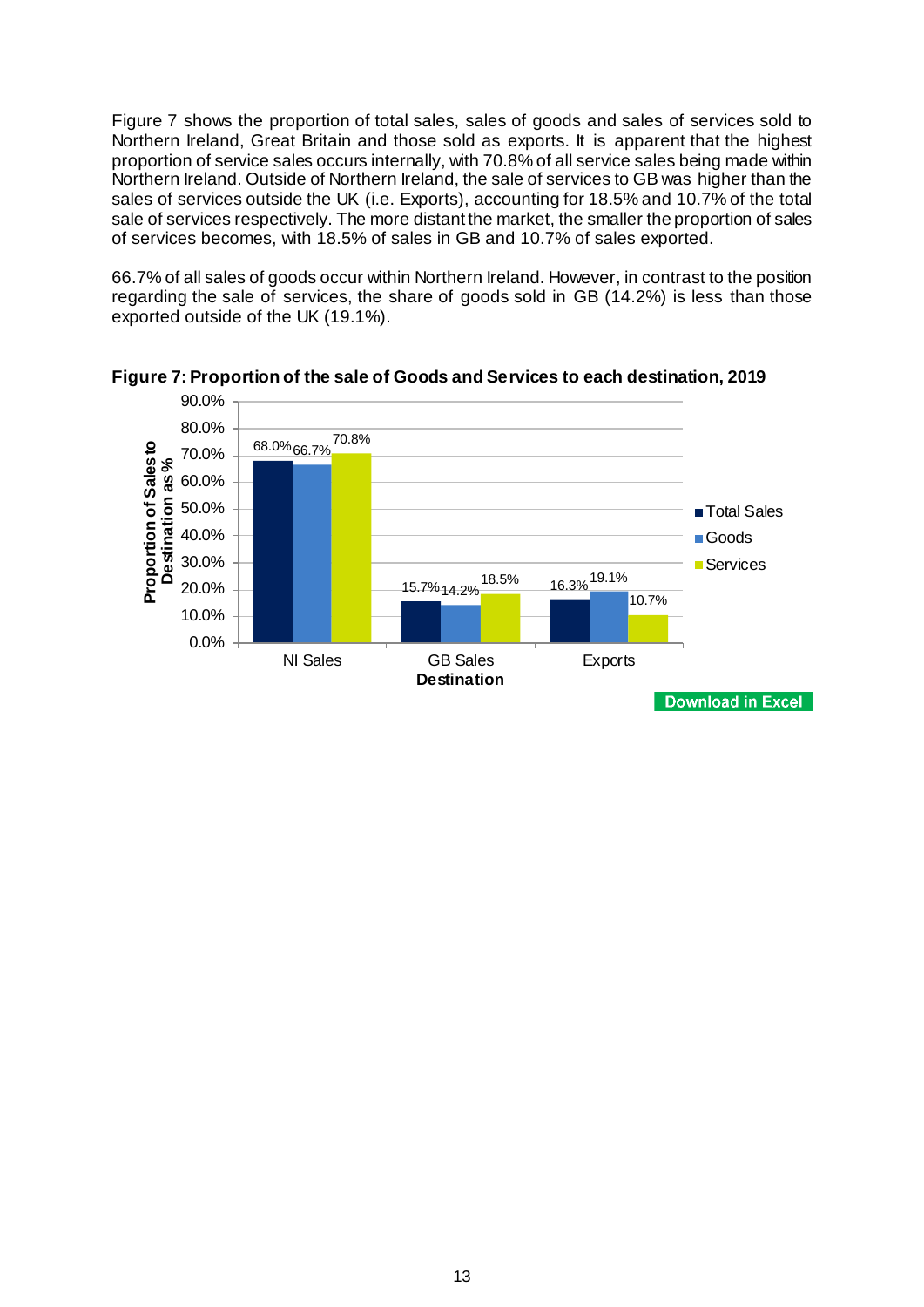### <span id="page-13-0"></span>**2.4 Analysis by Industry Section**

External sales to markets outside Northern Ireland are comprised of sales to GB plus the value of exports combined. Figures  $8 - 10$  show the value, trends and proportion of external sales of goods and services over the year. In 2019, the largest proportion of external sales of goods was from the Manufacturing sector (Section C) which made up 66.5% (£10,598 million) of all external sales of goods. External sales of goods by businesses in the Manufacturing sector decreased by £80 million over the year.

The next largest sector for external sales of goods was the Services sector<sup>1</sup>, with 27.4% (£4,372 million) of external sales of goods. External sales of goods in this sector increased by £346 million (8.6%).

The Construction sector (Section F) saw the next largest proportion of external sales of goods (3.6% or £573 million) while the Other Production & Agriculture[2](#page-13-2) sections represented just 2.5% (or £397 million) of external sales of goods.



### **Figure 8: External sales of goods and services by industry section, 2019 (£ millions)**

The largest proportion of external sales of services was, not surprisingly, from the Services sector which made up 62.8% (£4,427 million) of all external sales of services. Such activity saw an increase of £627 million (16.5%) between 2018 and 2019.

The next largest sector for external sales of services was the Construction sector, with 25.9% (£1,822 billion) of external sales of services. However the Construction sector also saw a fall in external sales of services over the year, decreasing by £385 million over the year (17.4%).

Manufacturing saw the next largest proportion of the external sale of services with 10.2% (£716 million) of such sales in 2019. The Manufacturing sector increased in external sales of services over the year, by 20.4% (£121 million). The Other Production & Agriculture section represented just 1.2% (£81 million) of external sales of services in 2019, and saw an increase (£49 million or 154.2%) over the year, although this change is based on a relatively low level of sales.

-

<sup>&</sup>lt;sup>1</sup> The Services section comprises sectors  $G - J$ ,  $L - N$  and sectors  $P - S$ <br><sup>2</sup> The Other Production & Agriculture section comprises sectors A, B, D & E

<span id="page-13-2"></span><span id="page-13-1"></span>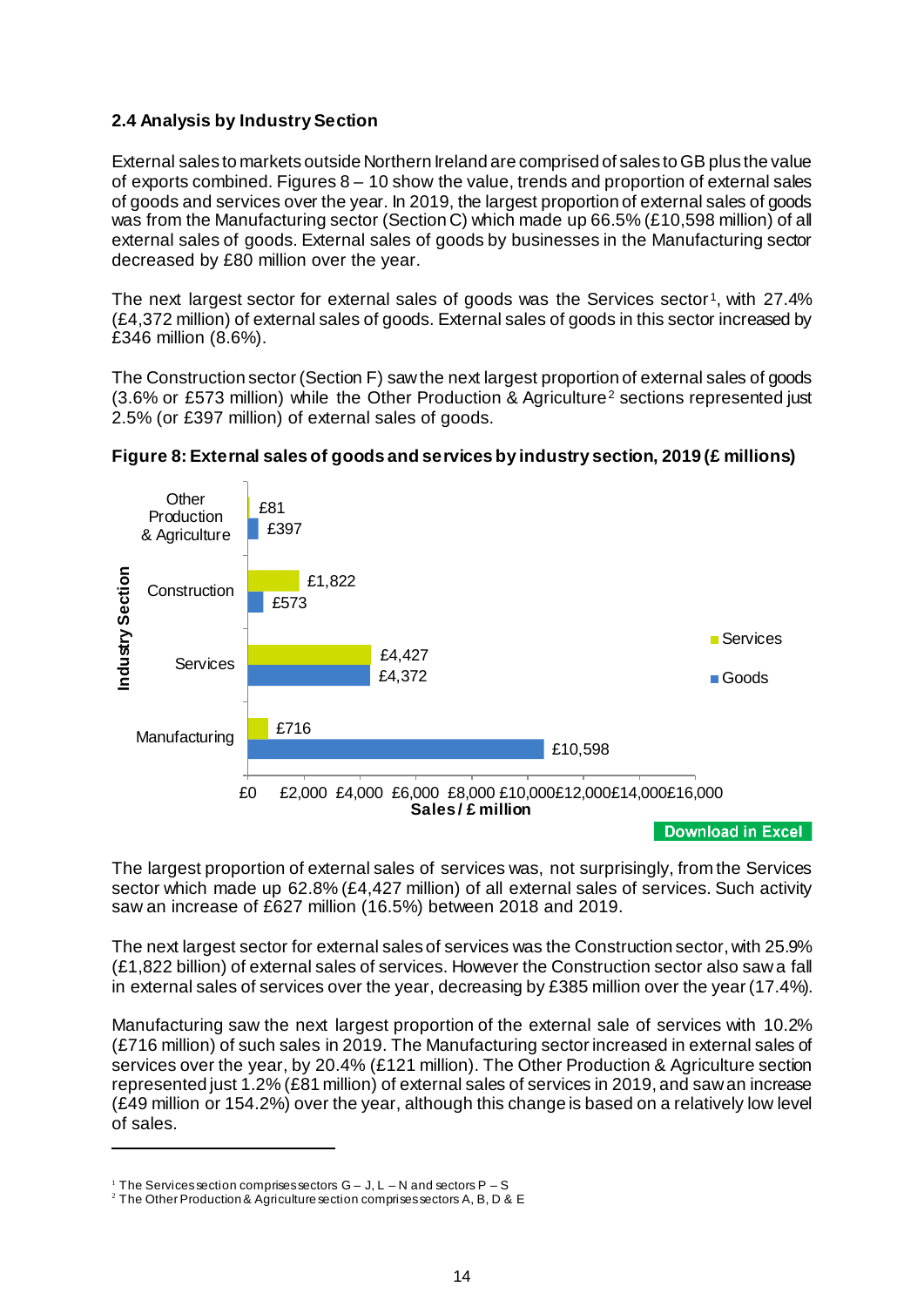



**Download in Excel** 

**Figure 10: Proportion of external sales of goods and services by industry section, 2019**

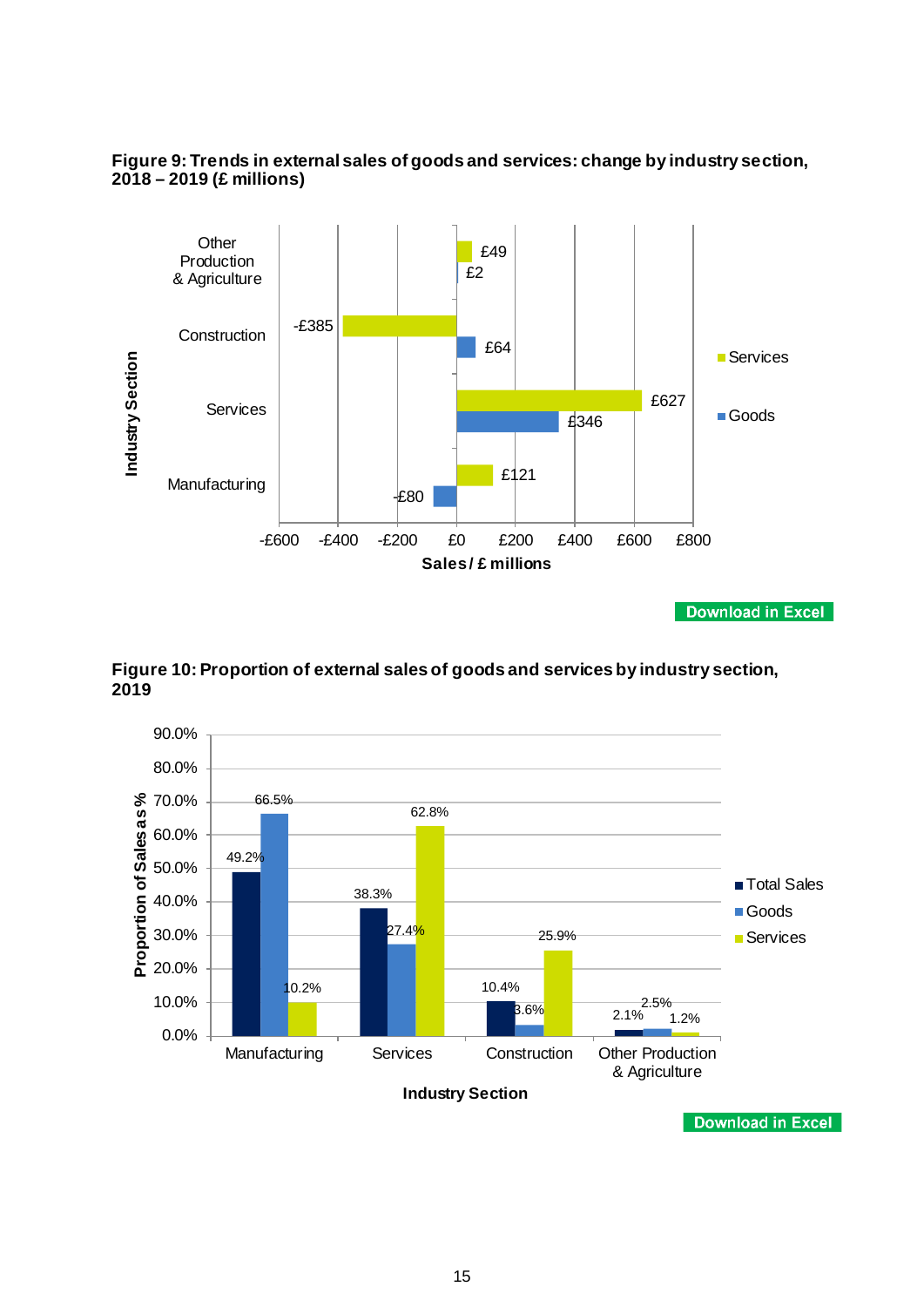## <span id="page-15-0"></span>**3 Index of Tables: 2011 - 2019**

| Table 1.1 | <b>Annual Series</b> | Sales & exports of goods and services to broad destinations and<br>annual change, 2011 - 2019 (£m) |
|-----------|----------------------|----------------------------------------------------------------------------------------------------|
| Table 1.2 | <b>Annual Series</b> | Total sales of goods and services by industry sector, 2011<br>$-2019$ (£m)                         |
| Table 1.3 | <b>Annual Series</b> | Exports of goods and services by industry sector, 2011 – 2019<br>(£m)                              |
| Table 1.4 | <b>Annual Series</b> | External sales of goods and services by broad industry sector,<br>$2011 - 2019$ (£m)               |
|           |                      |                                                                                                    |

The tables below include annual estimates with associated quality indicators (confidence intervals and coefficient of variation)

| Table 2.1         | 2019 | Sales & exports of goods and services to broad destinations |
|-------------------|------|-------------------------------------------------------------|
| Table 2.2         | 2019 | Total sales of goods and services by industry sector        |
| Table 2.3         | 2019 | Exports of goods and services by industry sector            |
| Table 3.1         | 2018 | Sales & exports of goods and services to broad destinations |
| Table 3.2         | 2018 | Total sales of goods and services by industry sector        |
| Table 3.3         | 2018 | Exports of goods and services by industry sector            |
| Table 4.1         | 2017 | Sales & exports of goods and services to broad destinations |
| Table 4.2         | 2017 | Total sales of goods and services by industry sector        |
| Table 4.3         | 2017 | Exports of goods and services by industry sector            |
| Table 5.1         | 2016 | Sales & exports of goods and services to broad destinations |
| Table 5.2         | 2016 | Total sales of goods and services by industry sector        |
| Table 5.3         | 2016 | Exports of goods and services by industry sector            |
| Table 6.1         | 2015 | Sales & exports of goods and services to broad destinations |
| Table 6.2         | 2015 | Total sales of goods and services by industry sector        |
| Table 6.3         | 2015 | Exports of goods and services by industry sector            |
| Table 7.1         | 2014 | Sales & exports of goods and services to broad destinations |
| Table 7.2         | 2014 | Total sales of goods and services by industry sector        |
| Table 7.3         | 2014 | Exports of goods and services by industry sector            |
| Table 8.1         | 2013 | Sales & exports of goods and services to broad destinations |
| Table 8.2         | 2013 | Total sales of goods and services by industry sector        |
| Table 8.3         | 2013 | Exports of goods and services by industry sector            |
| Table 9.1         | 2012 | Sales & exports of goods and services to broad destinations |
| Table 9.2         | 2012 | Total sales of goods and services by industry sector        |
| Table 9.3         | 2012 | Exports of goods and services by industry sector            |
| <b>Table 10.1</b> | 2011 | Sales & exports of goods and services to broad destinations |
| <b>Table 10.2</b> | 2011 | Total sales of goods and services by industry sector        |
| <b>Table 10.3</b> | 2011 | Exports of goods and services by industry sector            |
|                   |      |                                                             |